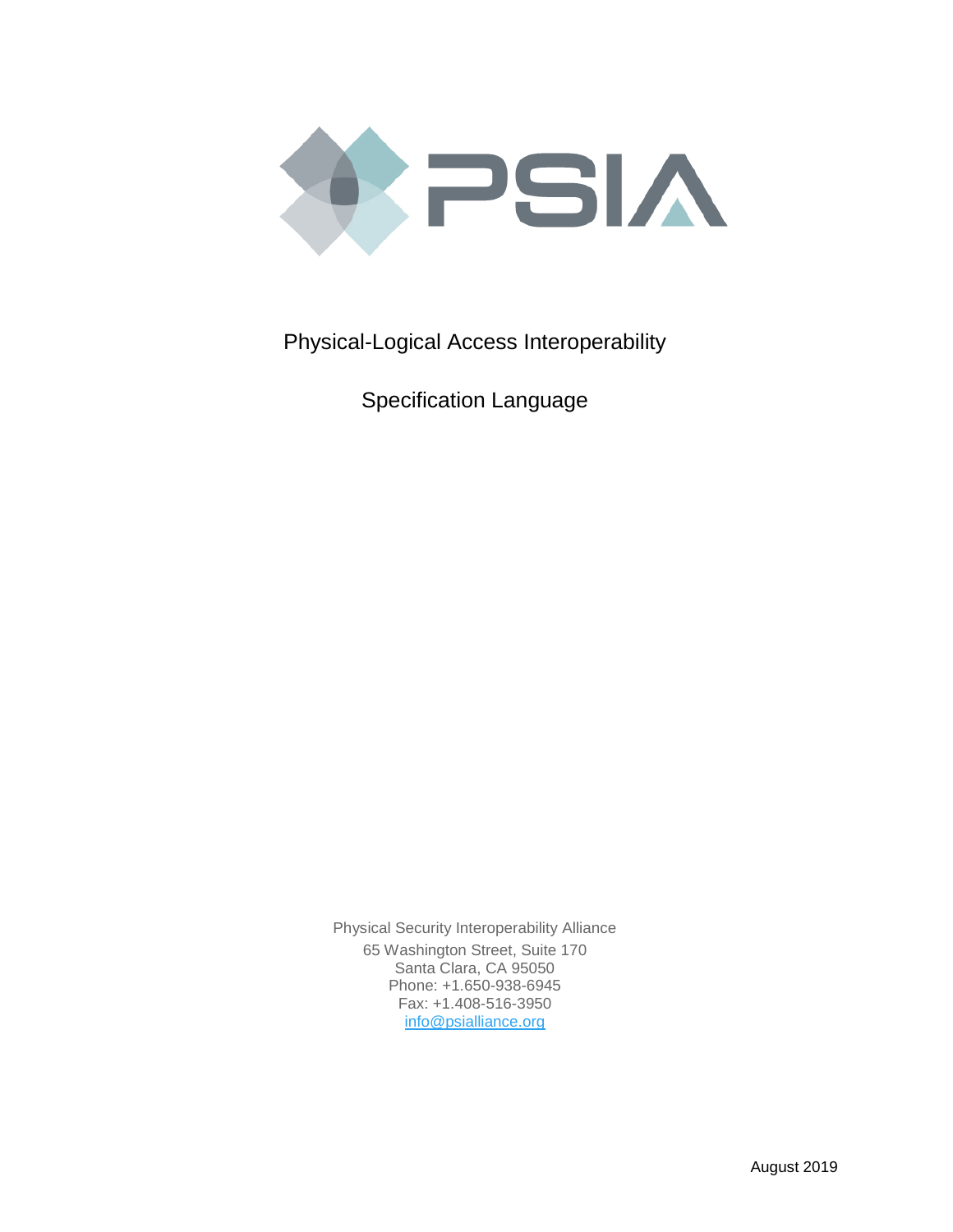# **Background**

The PSIA introduced its Physical Logical Access Interoperability (PLAI) specification in 2013. This protocol provides a means for organizations to transfer and dynamically update relevant employee data and privileges from the "logical" HR system to any Physical Access Control System (PACS), often being operated at different company facilities and sometimes disparate systems. PLAI is a standards-based specification which leverages the LDAP v3 interface to support a number of logical identity directories, including Active Directory.

## Guidance to Manufacturers and Specifiers:

The language contained on the following pages is intended to be used within the text of an overall access control product specification. This document is not a standalone specification. If being inserted by a specifier in a project specification, the specifier should insure that the intended candidate access control specifications comply with PLAI. A current list of compliant manufacturers may be found at [https://psialliance.org/conforming-products/plai-conformant/.](https://psialliance.org/conforming-products/plai-conformant/)

## Primary Specification Areas (per CSI MasterFormat 2018)

- 28 05 45 Systems Integration and Unified Systems
- 28 10 00 Access Control
	- 28 12 00 Special Requirements for Access Control Systems
	- 28 13 00 Access Control Software and Database Management
	- 28 16 00 Access Control Interfaces
	- 28 17 00 Access Control Identification Management Systems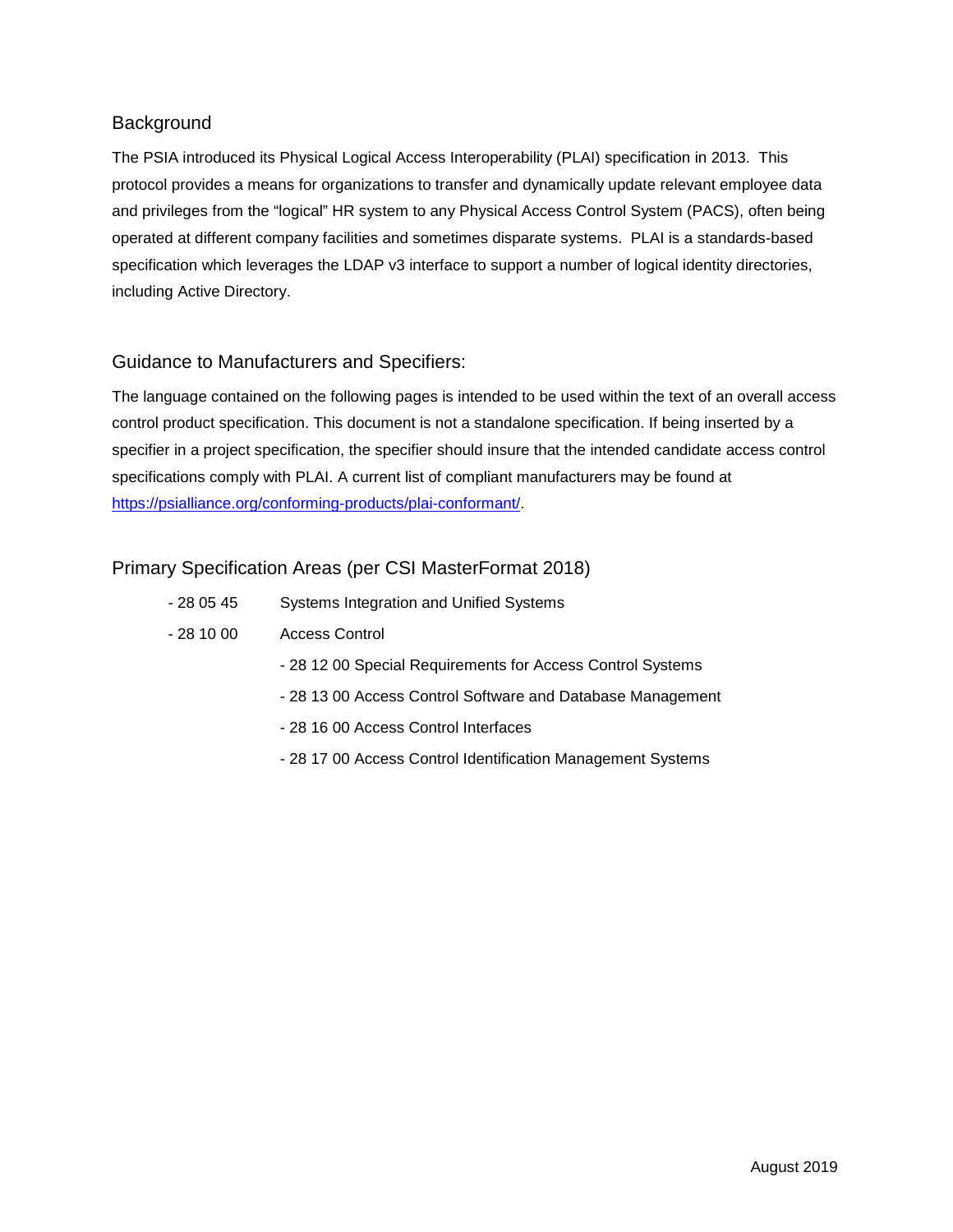#### **PART 1 General**

- **1.01** Summary
	- A The access control system shall be PLAI compliant, allowing the bidirectional transfer of data between PLAI compliant solutions for the purpose of harmonizing personnel, credentials, and related information.
- **1.02** Reference Standards
	- A PSIA Physical-Logical Access Interoperability (PLAI) Latest Version
- **1.03** Abbreviations
	- A HR Human Resources
	- B IT Information Technology
	- C LDAP Lightweight Directory Access Protocol
	- D PACS Physical Access Control System
	- E PLAI Physical-Logical Access Interoperability
	- F PSIA Physical Security Interoperability Alliance
- **1.04** Definitions
	- A PLAI An interface designed to connect different systems that have a necessity to harmonize some or all of the following information in a secure, Internet connected environment:
		- 1. Identity
		- 2. Credential
		- 3. Streaming location information of a person
		- 4. Roles
	- B PLAI Agent A software agent, based on the PLAI specification, which facilitates the exchange of information among compliant systems.
	- C PLAI Adapter– A software integration to products such as Physical Access Control, Biometric, or other system, which normalizes identity data to provide for exchange between disparate systems.
- **1.05** Qualifications
	- A The Manufacturer's PACS product shall have successfully passed PLAI compliance testing and have had such test results reviewed and validated by PSIA. Compliant products will be posted on the PSIA website:<https://psialliance.org/conforming-products/plai-conformant/>
- **1.06** Submittals
	- A PLAI compliance certification documentation
	- B Written statement on provisioning of PLAI agent